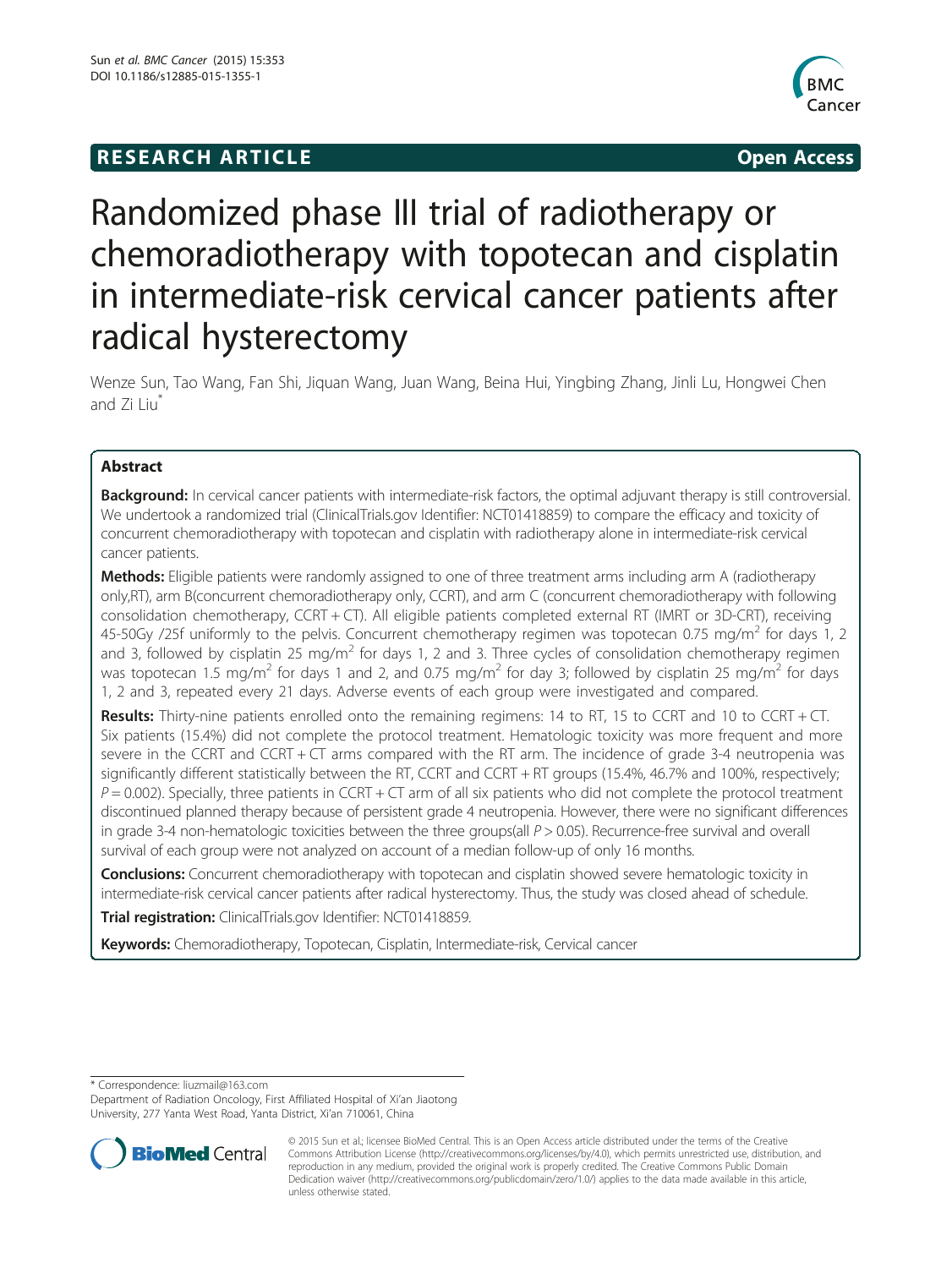## Background

Radical hysterectomy with pelvic lymphadenectomy has been widely accepted as treatment in patients with stage IB-IIA cervical cancer. However, the survival of patients with early stage cervical cancer after radical hysterectomy and pelvic lymphadenectomy depends on the presence or absence of several poor prognostic clinicopathologic risk factors. Positive or close resection margin, lymph node involvement, and parametrial invasion were recognized as high-risk factors while large tumor size, deep stromal invasion, and lymphovascular space invasion (LVSI) were regarded as intermediate-risk factors [\[1](#page-5-0)].

Radiation has been used as a postoperative adjuvant therapy to reduce recurrences in cervical cancer patients with both these intermediate and high risk factors [[2-5](#page-5-0)]. Since Peters et al. showed a significant survival advantage with the use of concurrent chemoradiation rather than radiation in patients with high-risk cervical cancer [[6\]](#page-5-0). Concurrent chemoradiation rapidly replaced radiation in the treatment of high-risk cervical cancer [\[6](#page-5-0)-[8\]](#page-5-0).

Although radiotherapy has been used as postoperative adjuvant therapy to reduce recurrence and improve survival in patients with intermediate risk tumors and the effectiveness of radiotherapy has been widely accepted, based on the results of a randomized study reported by Sedlis et al. [\[9](#page-5-0)]. Recent retrospective studies insisted that adjuvant radiotherapy may have local effects only, which are not effective in distant recurrence and have suggested the promising improvements of adding chemotherapy to radiation in patients with intermediate-risk factors [[10](#page-5-0)-[12\]](#page-5-0). Thus, two practical debates still remain regarding for the adjuvant treatment of the intermediate-risk group. First, is whether concurrent chemoradiotherapy (CCRT), which has been established as a standard adjuvant treatment of high-risk cervical cancer, is more beneficial than radiotherapy only for an intermediate-risk group. Second, cisplatin-based chemotherapy usually has been accepted as effective adjuvant therapy against cervical cancer. However, the optimal platinum-based combination treatments in adjuvant concurrent chemoradiation (CCRT) is still under investigation. Topotecan is an agent with antineoplastic activity on recurrent or metastatic cervical cancer and has been shown acceptable toxicity and good response rates in previous studies as a combined regimen with cisplatin [\[13,14](#page-5-0)]. Consequently, topotecan/ cisplatin was chosen as concurrent chemotherapy regimen in our study.

The aim of the present study (ClinicalTrials.gov Identifier: NCT01418859) was to investigate the efficacy and safety of CCRT with topotecan/cisplatin as adjuvant therapy after radical hysterectomy for cervical cancer patients with intermediate-risk factors.

## **Methods**

## **Eligibility**

Patients from First Affiliated Hospital of Xi'an Jiaotong University who had undergone radical surgery for clinical stage IB- IIA carcinoma of the cervix were enrolled in the study from September 2011 to August 2013. Radical hysterectomy and pelvic lymphadenectomy, with or without para-aortic lymphadenectomy was performed either via laparotomy or laparoscopy, according to the Gynecologic Procedures Manual of the GOG, which outlined minimum surgical requirements for study entry [\[15](#page-5-0)]. Patients who had biopsy-confirmed or were strongly suspected of para-aortic node metastasis on preoperative CT or MRI scan were not eligible. A total of 39 patients who had squamous carcinoma, adenocarcinoma, or adenosquamous carcinoma were eligible and all had histologically confirmed the following intermediate risk factors: greater than one-third stromal invasion, lymphovascular space involvement, or tumor size ≥4 cm. Patients who had high-risk factors, such as positive pelvic lymph nodes, parametrial involvement, or positive surgical margins, were excluded. Registration was required within 4-6 weeks of surgery, with RT to begin within 3-5 working days of registration.

Patients were required to have an Eastern Cooperative Oncology Group performance status of 0 to 2. The research was approved by Institutional Ethics Committee of First Affiliated Hospital of Xi'an Jiaotong University. The written informed consent was obtained from each patient.

## Treatment

Following registration, patients were randomly assigned to one of three treatment arms including arm A (radiotherapy only), arm B (concurrent chemoradiotherapy only), and arm C (concurrent chemoradiotherapy with following consolidation chemotherapy).

All the patients underwent external beam radiation therapy to whole pelvis, but no brachytherapy. The external RT was given using IMRT or 3D-CRT with x-ray energy of 10 MV and consisted of 180-200 cGy per day on days 1 to 5 of each week, for a total of 25 fractions. Radiation dose ranged from 4500 to 5000 cGy. Radiation therapy was withheld if a patient had an absolute neutrophil count <  $500/mm^3$ , and delays of up to 5 days were also allowed in the event of radiation-related gastrointestinal or genitourinary toxicity.

One cycle of chemotherapy was administered at the second week concurrent with RT as follows:topotecan 0.75 mg/ $m^2$  intravenously during 30 minutes, followed by cisplatin 25 mg/m<sup>2</sup> intravenously for days 1, 2 and 3.

Three cycles of consolidation chemotherapy were performed followed by first concurrent chemotherapy at the 6th, 10th and 14th weeks. The regimen was topotecan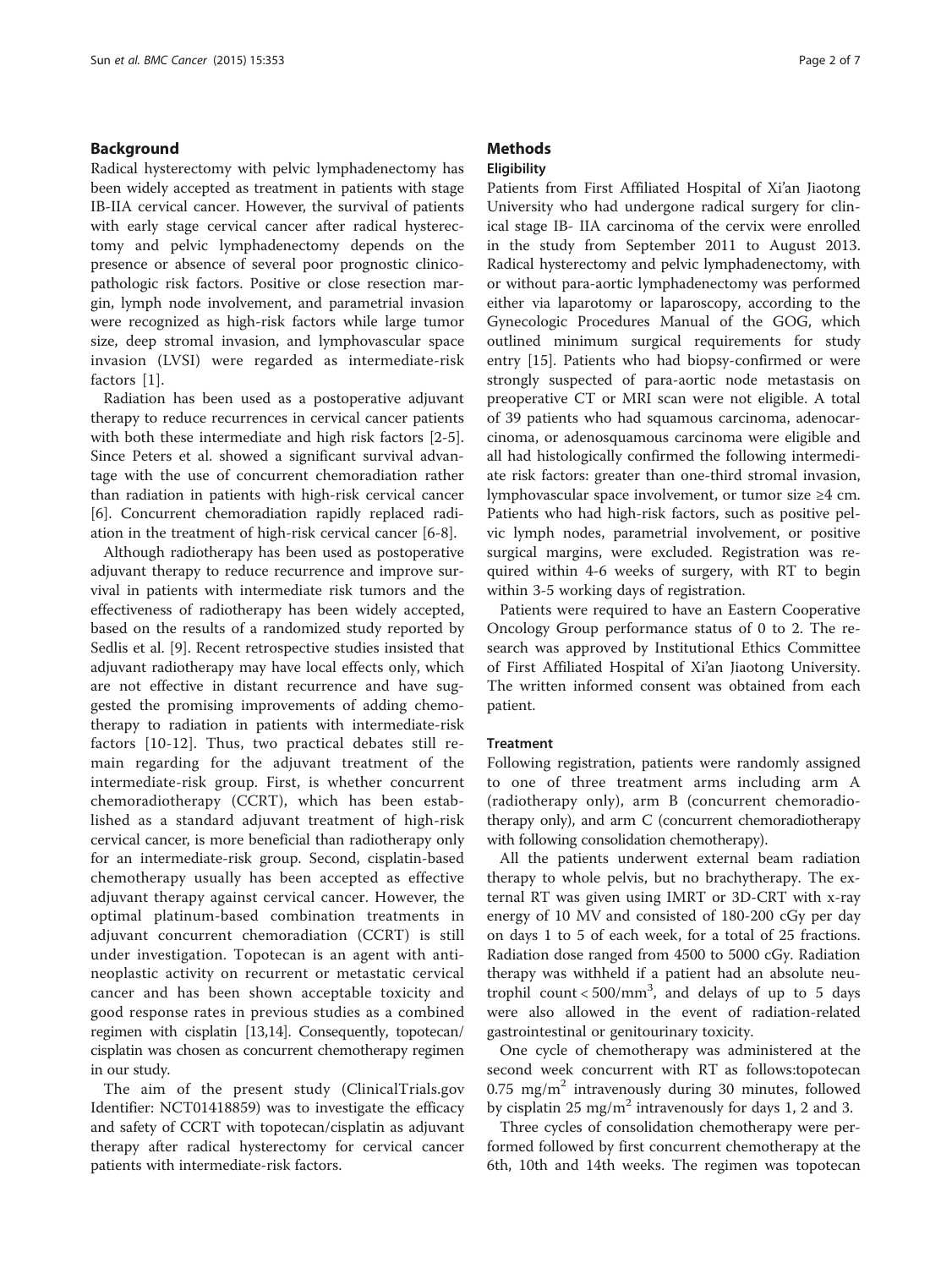1.5 mg/m<sup>2</sup> for days 1and 2, and 0.75 mg/m<sup>2</sup> for day 3; followed by cisplatin 25 mg/m<sup>2</sup> for day 1, 2 and 3, repeated every 21 days.

The protocol is registered with ClinicalTrials.gov, number NCT01418859.

#### Treatment modifications

Dose adjustment was based on the greatest toxicity grade, using the National Cancer Institute Common Toxicity Criteria for Adverse Events (version 3). Chemotherapy was performed, providing the patient's absolute neutrophil count recovered to  $\geq$ 1500/mm<sup>3</sup> and platelets were  $\geq 100,000/\text{mm}^3$  on the day of re-treatment. The cisplatin dose was decreased by 50% for grade 2 renal toxicity and held for the present cycle for grade 3 to 4 renal toxicity on the scheduled day of re-treatment. While topotecan was reduced by 20% for grade 3 and by 40% for grade 4 interval hematologic toxicity for the entire course of therapy. No dose reductions were allowed for grade 1 or 2 interval hematologic toxicity. Chemotherapy was also withheld until resolution of any grade 3 or 4 nonhematologic toxicity.

#### Analysis

Between the radiotherapy, chemoradiotherapy, chemoradiotherapy plus consolidation chemotherapy groups, the differences of clinicopathologic variables were evaluated using the chi-square test, Fisher's exact test, or linear by linear association method for categorical variables. Adverse event rates of the three groups were compared using Fisher's exact test. All analyses were performed using SPSS 17.0 software (SPSS Inc., Chicago, IL) and P values less than 0.05 were considered significant.

## Results

## Treatment and compliance

Of the remaining 39 eligible patients (stage IB-IIA), 14 were randomly allocated to receive radiotherapy only (arm A), 15 were randomly allocated to receive chemoradiotherapy (arm B) and 10 were randomly allocated to receive chemoradiotherapy plus consolidation chemotherapy (arm C). Among patients randomly allocated to receive radiotherapy, chemoradiotherapy or chemoradiotherapy plus consolidation chemotherapy, patient characteristics were well-balanced (Table 1).

Fifteen percent of patients (6 of 39) did not complete protocol therapy. Three patients discontinued planned therapy in arm C because of persistent grade 4 neutropenia toxicity. Other three patients also did not complete the therapy, including one in arm A because of costs of treatment and two in arm C because of refusal to continue. Therefore, 33 patients, 13 in arm A, 15 in arm B, and 5 in arm C completed treatment protocol and were analysed.

| Page 3 of 7 |  |  |
|-------------|--|--|
|             |  |  |

Table 1 Patient characteristics

| Clinicopathologic   | <b>CCRT</b><br><b>RT</b> |                | $CCRT + CT$    | P value |  |
|---------------------|--------------------------|----------------|----------------|---------|--|
| variables           | $(N = 13)$               | $(N = 15)$     | $(N = 5)$      |         |  |
| Age                 |                          |                |                |         |  |
| ≤50                 | 3                        | $\overline{4}$ | 1              | 0.558   |  |
| >50                 | 10                       | 11             | $\overline{4}$ |         |  |
| Cell type           |                          |                |                |         |  |
| Squamous            | 12                       | 13             | 5              | 0.329   |  |
| Non-squamous        | 1                        | $\overline{2}$ | $\mathbf 0$    |         |  |
| Tumor grade         |                          |                |                |         |  |
| L                   | 1                        | 1              | $\mathbf 0$    | 0.583   |  |
| $\mathsf{I}$        | 9                        | 10             | 3              |         |  |
| $\parallel$         | 3                        | $\overline{4}$ | $\overline{2}$ |         |  |
| <b>Stage</b>        |                          |                |                |         |  |
| IB <sub>1</sub>     | 1                        | $\overline{2}$ | $\mathbf 0$    | 0.782   |  |
| IB <sub>2</sub>     | 8                        | 9              | 3              |         |  |
| IIA1                | $\overline{2}$           | 3              | $\mathbf{1}$   |         |  |
| IIA <sub>2</sub>    | $\overline{2}$           | 1              | 1              |         |  |
| <b>Risk factors</b> |                          |                |                |         |  |
| LTS only            | 1                        | $\overline{2}$ | $\mathbf{0}$   | 0.489   |  |
| DSI only            | 7                        | $\overline{7}$ | 3              |         |  |
| LVSI only           | 0                        | $\mathbf 0$    | $\mathbf 0$    |         |  |
| $LTS + DSI$         | 5                        | 5              | $\overline{2}$ |         |  |
| $LTS + LVSI$        | 0                        | $\mathbf 0$    | $\mathbf 0$    |         |  |
| $DSI + LVSI$        | 0                        | 1              | $\mathbf{0}$   |         |  |
| $LTS + DSI + LVSI$  | 0                        | 0              | $\mathbf 0$    |         |  |

Abbreviations: RT radiotherapy, CCRT chemoradiotherapy,

CCRT + CT chemoradiotherapy plus consolidation chemotherapy, LTS large tumor size, DSI deep stromal invasion, LVSI lymphovascular

space involvement.

Radiotherapy was withheld in 12 patients owing to grade 4 hematologic toxicity or for 5 to 9 days until neutropenia recovered to grade 2. Chemotherapy was suspended because of grade 4 hematologic toxicity in 7 patients during consolidation chemotherapy. Specially, three patients discontinued planned therapy in arm C because of persistent grade 4 neutropenia.

Recurrence-free survival and overall survival of each group were not analyzed on account of a median followup of only 16 months.

### **Toxicity**

Adverse events are summarized in Table [2.](#page-3-0) Hematologic toxicity was more frequent and more severe in the CCRT and CCRT + CT arms compared with the RT arm. Grade 3 and 4 neutropenia occurred in 46.7% (7/15) of patients who received CCRT and 100.0% (5/5) of patients who received CCRT + CT but in only  $15.4\%$  (2/13) of those who received RT only  $(P = 0.002)$ . Febrile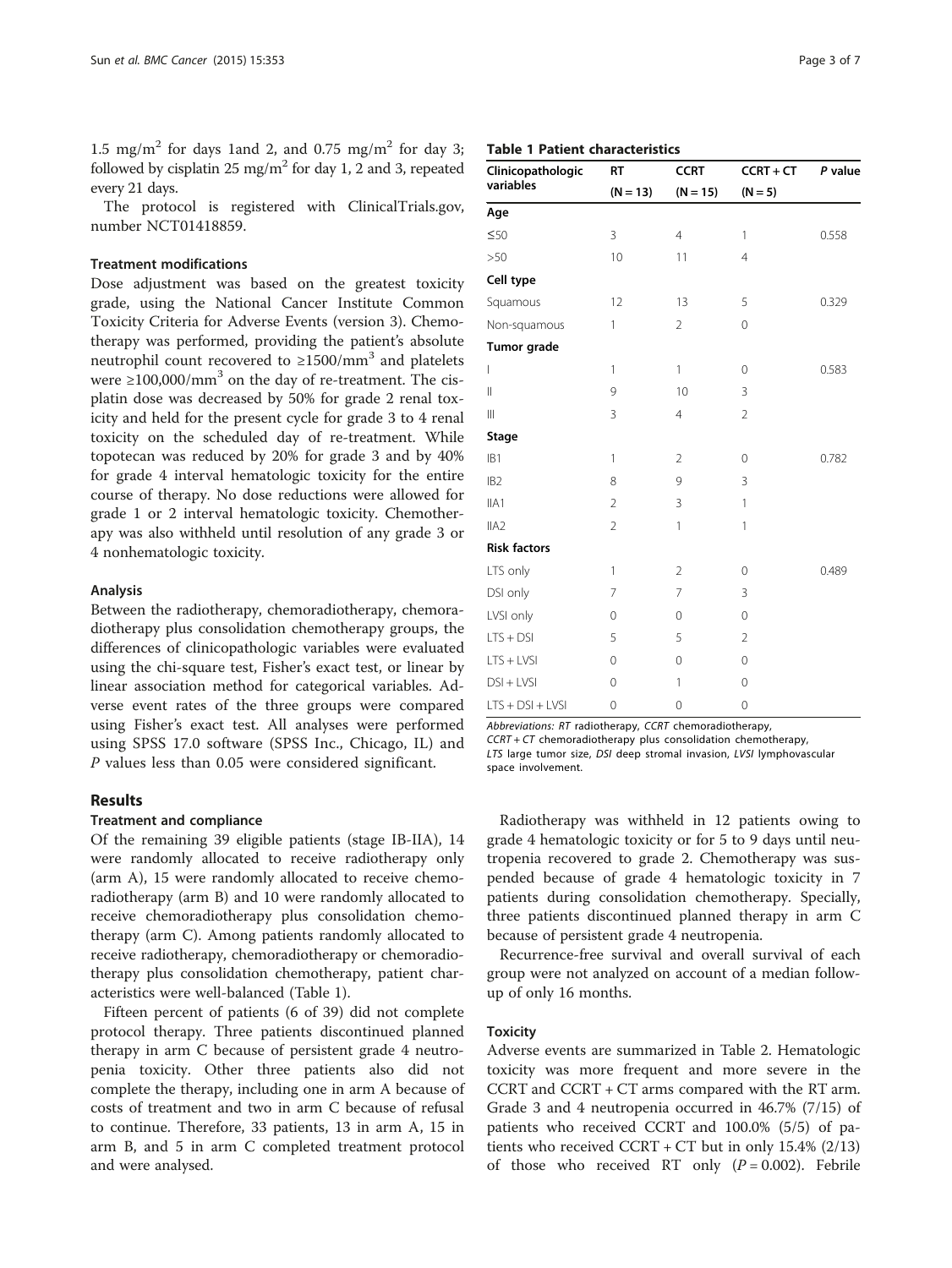<span id="page-3-0"></span>Table 2 Adverse events by treatment

| Adverse event    | <b>RT</b>            |          | <b>CCRT</b>    |                      |          | $CCRT + CT$         | P value |
|------------------|----------------------|----------|----------------|----------------------|----------|---------------------|---------|
|                  | (Grade),<br>$N = 13$ |          |                | (Grade),<br>$N = 15$ |          | (Grade),<br>$N = 5$ |         |
|                  | 3                    | 4        | 3              | 4                    | 3        | 4                   |         |
| Neutropenia      | 2                    | $\Omega$ | $\mathfrak{D}$ | 5                    | 3        | $\mathfrak{D}$      | 0.002   |
| Anemia           | 1                    | 0        | $\mathfrak{D}$ | 0                    | 1        | $\Omega$            | 0.128   |
| Thrombocytopenia | 1                    | 0        | 3              | 1                    | 1        | 1                   | 0.079   |
| Nausea/vomiting  | 1                    | $\Omega$ | $\mathfrak{D}$ | 0                    | 1        | $\Omega$            | 0.446   |
| Diarrhea         | 1                    | $\Omega$ | $\mathfrak{D}$ | 1                    | 1        | $\Omega$            | 0.383   |
| Genitourinary    | 1                    | $\Omega$ | 1              | $\Omega$             |          | $\Omega$            | 0.673   |
| Neurotoxicity    | $\Omega$             | $\Omega$ | 0              | $\Omega$             | $\Omega$ | $\Omega$            | 1       |
| Renal            | 0                    | $\Omega$ | 0              | 0                    | $\Omega$ | $\Omega$            |         |
| Hepatic          | 0                    | $\Omega$ |                | 0                    |          | U                   | 0.339   |

Abbreviations: RT radiotherapy, CCRT chemoradiotherapy,

CCRT + CT chemoradiotherapy plus consolidation chemotherapy.

neutropenia occurred in 40.0% (2/5) of patients treated with  $CCRT + CT$  and 14.3% (1/7) of those who received CCRT. Grade 3 and 4 thrombocytopenia occurred in 26.7% (4/15) of patients who received CCRT and 40.0%  $(2/5)$  of patients who received CCRT + CT versus only 7.7% (1/13) of those who received RT.  $(P = 0.079)$ . Dose reductions were required for all the 5 patients in CCRT + CT group in a subsequent cycle. However, there were no significant differences in grade 3 or 4 non-hematologic toxicities between the three groups. Diarrhea grades 3 and 4 were observed in1 (7.6%) patients of RT group, in 3 (20.0%) patients of CCRT group and in 1 (20.0%) patient of  $CCRT + CT$  group, respectively ( $P = 0.383$ ). Genitourinary grades 3 and 4 occurred in only 1 patient in each arms  $(P = 0.673)$ .

## **Discussion**

Radical hysterectomy with pelvic lymphadenectomy has been widely accepted as the treatment in patients with IB-IIA cervical cancer. Because 10-20% of the patients recurred after radical surgery, efforts to reduce recurrences and improve survival in patients with cervical cancer have been made [\[11](#page-5-0)].

Since the beneficial effect of adjuvant concurrent chemoradiation for cervical patients with high-risk factors was proven in prospective studies from the Gynecologic Oncology Group (GOG) and the Radiation Therapy Oncology Group [[3](#page-5-0),[6\]](#page-5-0), concurrent chemoradiation is considered the optimum postoperative adjuvant therapy in patients with high-risk factors. However, in a Gynecologic Oncology Group study(GOG 92) that attempted to investigate the role of adjuvant radiotherapy (RT) in the intermediate-risk group, 277 cervical cancer patients with intermediate risk factors were randomized to the no further treatment (NFT) or RT group [\[9](#page-5-0)]. In

those who met the GOG criteria, which defined the intermediate-risk group using a three-factor model of a combination of intermediate risk factors (capillary lymphatic space involvement, stromal invasion depth, and tumor size), a statistically significant reduction of risk of recurrence and an increase in recurrence free survival was found in the RT group compared with the NFT group. Since the efficacy of adjuvant radiation for patients with intermediate-risk factors were demonstrated in the previous trials [\[5,9,11,12\]](#page-5-0), radiation is the standard adjuvant therapy in patients with intermediate-risk factors. However, as shown in the GOG 92 trial, the recurrence rate of the intermediate-risk group was 27.9% in the NFT group, comparable to that of patients with highrisk factors. Furthermore, even though the recurrence rate was reduced with the use of adjuvant RT, the rate of recurrence was still significant (15%, 21 of 137 cases) in the RT group [[11\]](#page-5-0). In addition, in the study of Tuipae S et al., distant recurrence was still the major pattern of treatment failure after adjuvant radiotherapy in cervical cancer with intermediate risk factors [\[12](#page-5-0)].

Maybe the adjuvant chemoradiation have more beneficial effect over radiation only for patients with intermediate risk factors. An early study reported that, in patients with LVSI and deep stromal invasion, the 3-year RFS (recurrence-free survival) of the concurrent chemoradiation group was significantly greater than that of the radiation group [[16](#page-5-0)]. Some retrospective studies in recent years also have showed the benefit of adding chemotherapy to radiation in patients with intermediaterisk factors and the levels of all toxicities were acceptable [\[17](#page-5-0)-[20\]](#page-5-0). A statistically significant difference was found in the 3-year RFS rate among the no further treatment, RT, and CCRT groups (67.5%, 90.5%, and 97.5%, respectively;  $p \le 0.05$ ) in the study of Ryu SY et al. [\[18](#page-5-0)]. Okazawa M et al. reviewed the medical records of 316 patients with stage IB1-IIB cervical cancer who had been treated with adjuvant radiotherapy  $(RT)$  (n = 124, RT group) or adjuvant CCRT  $(n = 192, CCRT$  group) after radical hysterectomy and found that CCRT was superior to RT with regard to recurrence rate and PFS in patents with 2 or more intermediate risk factors, while the patients with only 1 intermediate risk factor showed no survival benefit of CCRT over RT [[20\]](#page-5-0). However, due to the lack of randomized trials, the benefit of concurrent chemoradiation over radiation in cervical cancer patients with intermediate-risk factors remains unclear.

Furthermore, adjuvant CCRT modalities for intermediate risk tumors have been debating. Weekly cisplatin or cisplatin plus 5-fluorouracil (5- FU) every 3 weeks has been widely used as the preferred treatment with CCRT in previous studies. Nevertheless, these standard regimens had some disadvantages [\[21,22](#page-5-0)]. For instance, the weekly cisplatin frequently caused a treatment delay due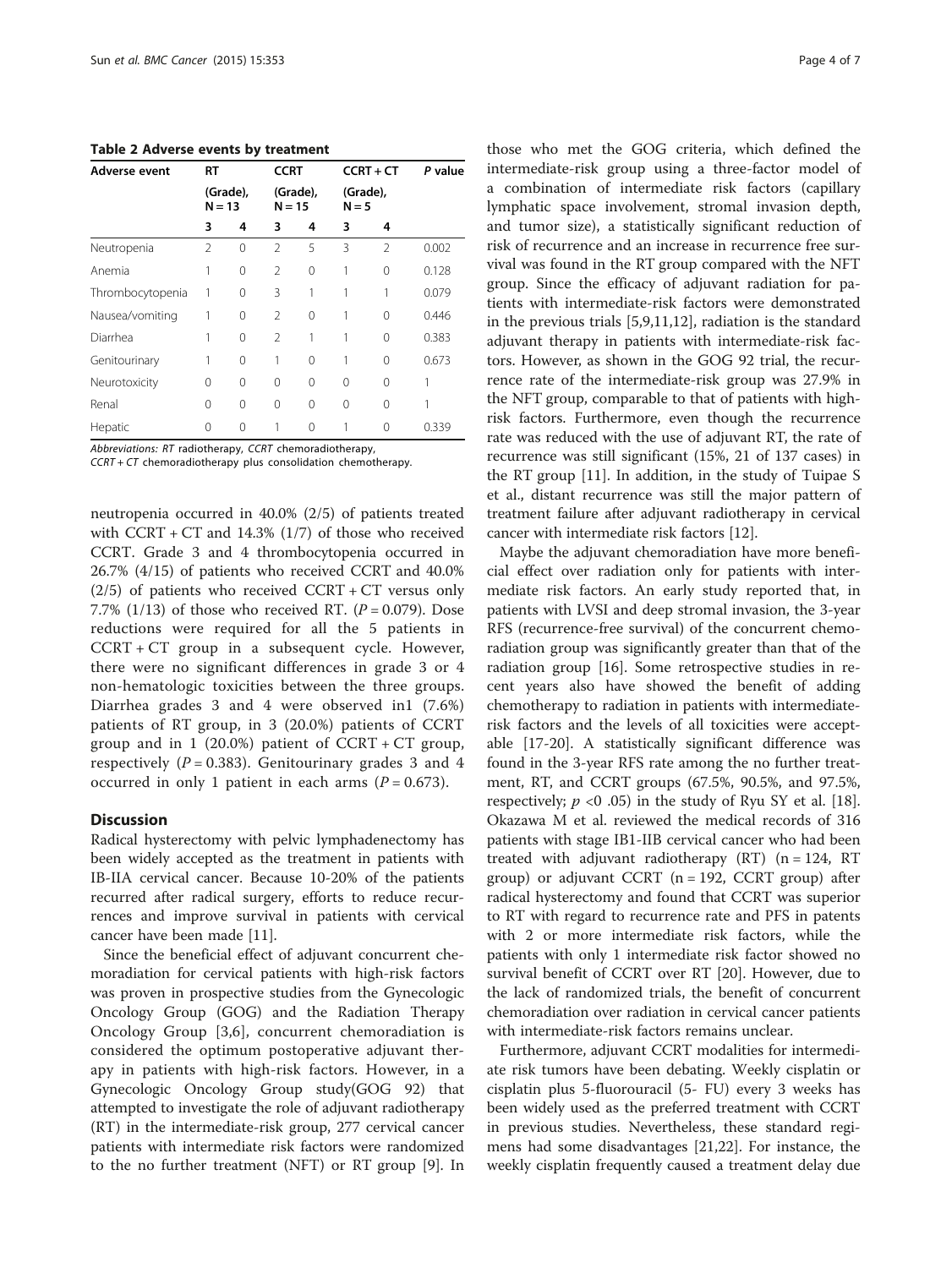to hematologic toxicities and the requirement of a weekly visit to the hospital was inconvenient. In addition, 5-fluorouracil/cisplatin, a five-day regimen, caused more discomfort to patients and sometimes caused intractable nausea and vomiting. While previous studies using topotecan/cisplatin for patients with recurrent or metastatic cervical cancer have shown acceptable toxicity and good response rates. Thus, topotecan with cisplatin was chosen as concurrent chemotherapy regimen in our study.

Recently, cisplatin-based consolidation chemotherapy after CCRT has been reported to enhance local control and promote eradication of possible distant micrometastases in locally advanced cervical cancer by phase II studies [[23-25](#page-5-0)]. These promsing results suggested that consolidation chemotherapy after primary CCRT may play a role independent of the radiotherapy in locally advanced cervical carcinoma. Furthermore, for high-risk patients after radical surgery, the continuation of chemotherapy (cisplatin 70 mg/m<sup>2</sup> on day 1 and 5-FU 1000 mg/ $m^2$ /d for 5 days) for three to four cycles resulted in improved patient survival compared with the survival of patients who receive only one or two courses of chemotherapy( $P < 0.03$ ) in the study of Peters 3rd WA et al. [\[3\]](#page-5-0). It was not determined from their study whether the effect of the chemotherapy was as a radiation sensitiser or as a systemic chemotherapy with elimination of possible micrometastasis, or both. In contrast, Kim HS et al. found that consolidation chemotherapy after CCRT using paclitaxel and carboplatin failed to improve PFS and OS as compared to CCRT-only in patients with high-risk early-stage cervical cancer who underwent surgical treatment (3-year PFS, 62.7% vs. 88.2%, respectively; 3-year OS, 90.9% vs. 97.3%, respectively) [\[26](#page-6-0)]. However, is there any role for consolidation chemotherapy following CCRT in intermediate-risk cervical cancer patients? We designed arm  $C(CCRT + CT)$ to examine whether the addition of consolidation chemotherapy to CCRT could improve the progressionfree survival and overall survival in patients with intermediate-risk factors after radical surgery.

On account of a median follow-up of only 16 months, RFS (recurrence-free survival) and OS (overall survival) of each group were not analyzed in the present study. Another issue that must be discussed is complications of these adjuvant therapies following radical surgery. Although cisplatin-based chemotherapy concurrent with RT is a standard treatment modality for advanced-stage cervical cancer, many physicians are still reluctant to treat the intermediate-risk group with CCRT. Because combined modalities are more likely to result in serious complications. As is known, radiotherapy after radical hysterectomy has been reported to be associated with high incidence of complications and many of these

conditions are very tragic and irreversible and result in poor quality of life [[27](#page-6-0),[28](#page-6-0)]. Barter et al. observed that 30% of patients treated with radiation after radical hysterectomy had serious complications, such as gastrointestinal and genitourinary complications and leg lymphedema et al. [\[28\]](#page-6-0). Meanwhile, the major toxicities of combined chemotherapy were bone marrow depression, mild to moderate gastrointestinal troubles, mild to moderate nephrotoxicities, total alopecia (in etoposidecisplatin group), relatively low incidence of neurotoxicities and hepatotoxicities, rare incidence of pulmonary and cardiac toxicities and some reported secondary malignancies (acute leukemia and some solid tumors). In previous studies the levels of all these toxicities of combined chemotherapy were acceptable and most are reversible and transient [[17-20](#page-5-0)]. Nevertheless, the results of the present study found that hematologic toxicity was significantly more frequent and more severe in the CCRT and CCRT + CT arms compared with the RT arm. Grade 3 and 4 neutropenia occurred in 46.7% (7/15) of patients who received CCRT and 100.0% (5/5) of patients who received  $CCRT + CT$  but in only 15.4% (2/13) of those who received RT only  $(P = 0.002)$ . Especially, three patients discontinued planned therapy in arm C because of persistent grade 4 neutropenia toxicity. Although topotecan with cisplatin has been shown acceptable toxicity and good response rates in recurrent or metastatic cervical cancer, similar to the study of Long HJ 3rd et al., which reported that the combination of topotecan-cisplatin resulted in substantial neutropenia (70% vs 1.4%) compared with single cisplatin agent, and nearly 18% of patients in the topotecan-cisplatin arm experienced febrile neutropenia in patients with advanced (stage IVB), recurrent or persistent carcinoma of the uterine cervix, topotecan plus cisplatin chemotherapy concurrent with RT in our study also showed severe hematologic toxicity [\[14\]](#page-5-0). Therefore, we closed the clinical trial ahead of schedule.

Although our study showed severe hematologic toxicity of concurrent chemoradiation with topotecan and cisplatin in safe dose to radiation in patients with intermediate-risk factors, the efficacy and toxicity are still unclear. As we mentioned in the results, the number of patients in the different group is small (14 in group A, 15 in group B and 10 in group C) because the study closed ahead of schedule and the media follow-up time is only 16 months. In spite of these limitations, due to topotecan has been identificated as an antineoplastic agent with cisplatin in cervival cancer, a trial with optimal dose, sufficient size and long term follow-up would be necessary to demonstrate the advantage of concurrent chemoradiation in patients with intermediaterisk factors.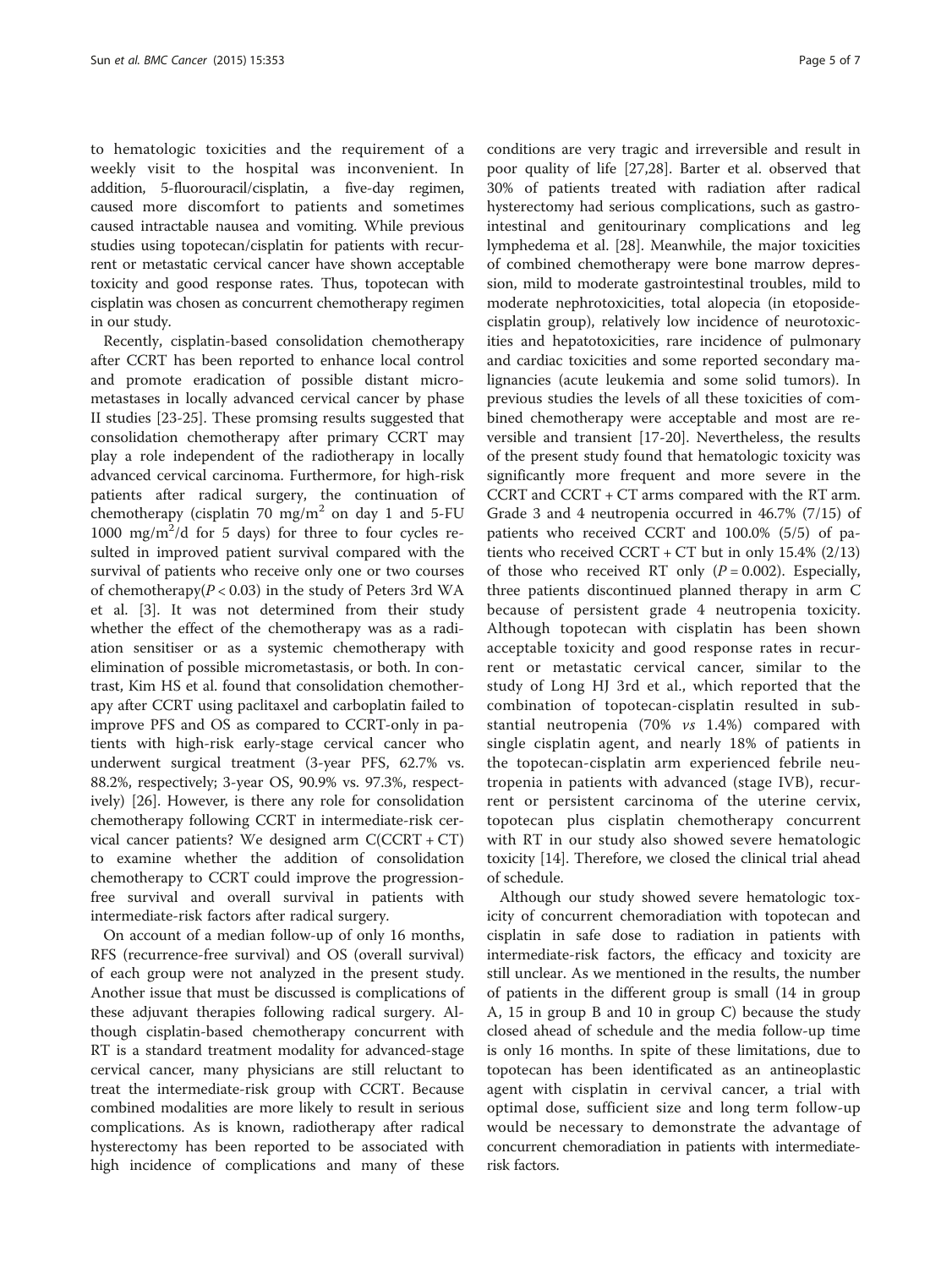## <span id="page-5-0"></span>Conclusions

To conclude that chemoradiotherapy maybe the better adjuvant therapy than radiation in patients with intermediate-risk factors, but the benefit of chemoradiotherapy should overweigh the cost of adverse effects. The present study showed severe hematologic toxicity in the chemoradiotherapy with topotecan and cisplatin groups and was closed ahead of schedule. Therefore, the optimal platinum-based adjuvant chemoradiotherapy in cervical cancer patients with intermediate risk factors is still under investigation especially and the final conclusion regarding the role of chemoradiotherapy should be withheld.

#### Abbreviations

RT: Radiotherapy; CCRT: Concurrent chemoradiotherapy; CCRT + CT: Concurrent chemoradiotherapy with following Consolidation chemotherapy; IMRT: Intensity modulated radiation therapy; 3D-CRT: 3-dimensional conformal radiotherapy; LTS: Large tumor size; DSI: Deep stromal invasion; LVSI: Lymphovascular space invasion; GOG: Gynecologic Oncology Group; CT: Computed tomography; MRI: Magnetic resonance imaging; NFT: No further treatment; RFS: Recurrencefree survival; OS: Overall survival.

#### Competing interests

The authors declare that they have no competing interests.

#### Authors' contributions

WS quarantees the integrity of the entire study and drafted the manuscript. TW, FS, JW and BH collected medical records. JW and TW performed statistical analyses. FS and JL searched and arranged the references. ZL and HC modified the manuscript. ZL conceived the study, participated in its design and coordination, and completed the final proofreading of the manuscript. All authors have read and approve the final manuscript.

#### Authors' information

Address of the submitting author: Wenze Sun at 277 Yanta West Road, Yanta District, Xi'an, 710061, China.

#### Acknowledgements

This study was financially supported by the Department of Health Key Program of Shaanxi Province (No.2010A02).

## Received: 24 October 2014 Accepted: 23 April 2015 Published online: 04 May 2015

#### References

- 1. Bidus MA, Elcas JC. Cervical and vaginal cancer. In: Berek JS, editor. Novak EBerek & Novak's gynecology. 14th ed. Philadelphia: Lippincott Williams & Wilkins; 2007. p. 1403–56.
- 2. Hacker NF, Friedlander ML, Berek JS. Cervical cancer. In: Hacker NFBerek & Hacker's gynecologic oncology. 5th ed. Philadelphia: Lippincott Williams & Wilkins; 2010. p. 341–95.
- 3. Peters 3rd WA, Liu PY, Barrett 2nd RJ, Stock RJ, Monk BJ, Berek JS, et al. Concurrent chemotherapy and pelvic radiation therapy compared with pelvic radiation therapy alone as adjuvant therapy after radical surgery in high-risk early-stage cancer of the cervix. J Clin Oncol. 2000;18:1606–13.
- 4. Delgado G, Bundy BN, Fowler Jr WC, Stehman FB, Sevin B, Creasman WT, et al. A prospective surgical pathological study of stage I squamous carcinoma of the cervix: a Gynecologic Oncology Group Study. Gynecol Oncol. 1989;35:314–20.
- 5. Delgado G, Bundy B, Zaino R, Sevin BU, Creasman WT, Major F. Prospective surgical-pathological study of disease-free interval in patients with stage IB squamous cell carcinoma of the cervix: a Gynecologic Oncology Group study. Gynecol Oncol. 1990;38:352–7.
- 6. Rose PG, Bundy BN, Watkins EB, Thigpen JT, Deppe G, Maiman MA, et al. Concurrent cisplatin-based radiotherapy and chemotherapy for locally advanced cervical cancer. N Engl J Med. 1999;340:1144–53.
- Ryu HS. Concurrent chemoradiotherapy in cervical cancer (a new paradigm in cervical cancer treatment). Yonsei Med J. 2002;43:749–53.
- 9. Sedlis A, Bundy BN, Rotman MZ, Lentz SS, Muderspach LI, Zaino RJ. A randomized trial of pelvic radiation therapy versus no further therapy in selected patients with stage IB carcinoma of the cervix after radical hysterectomy and pelvic lymphadenectomy: a gynecologic oncology group study. Gynecol Oncol. 1999;73:177–83.
- 10. Ho CM, Chien TY, Huang SH, Wu CJ, Shih BY, Chang SC. Multivariate analysis of the prognostic factors and outcomes in early cervical cancer patients undergoing radical hysterectomy. Gynecol Oncol. 2004;93:458–64.
- 11. Rotman M, Sedlis A, Piedmonte MR, Bundy B, Lentz SS, Muderspach LI, et al. A phase III randomized trial of postoperative pelvic irradiation in Stage IB cervical carcinoma with poor prognostic features: follow-up of a gynecologic oncology group study. Int J Radiat Oncol Biol Phys. 2006;65:169–76.
- 12. Tuipae S, Yanaranop M, Oniem N. Role of adjuvant radiotherapy after radical hysterectomy in node-negative stage IB-IIA cervical cancer with intermediate risk factors. J Med Assoc Thai. 2012;95 Suppl 3:S117–24.
- 13. Muderspach LI, Blessing JA, Levenback C, Moore Jr JL. A Phase II study of topotecan in patients with squamous cell carcinoma of the cervix: a gynecologic oncology group study. Gynecol Oncol. 2001;81:213–5.
- 14. Long 3rd HJ, Bundy BN, Grendys Jr EC, Benda JA, McMeekin DS, Sorosky J, et al. Randomized phase III trial of cisplatin with or without topotecan in carcinoma of the uterine cervix: a Gynecologic Oncology Group Study. J Clin Oncol. 2005;23:4626–33.
- 15. Whitney CW, Spirtos N. Gynecologic Oncology Group Surgical Procedures Manual. January 2005. Available at: [https://gogmember.gog.org/manuals/](https://gogmember.gog.org/manuals/pdf/surgman.pdf) [pdf/surgman.pdf](https://gogmember.gog.org/manuals/pdf/surgman.pdf). Accessed July 1, 2005.
- 16. Soisson AP, Soper JT, Clarke-Pearson DL, Berchuck A, Montana G, Creasman WT. Adjuvant radiotherapy following radical hysterectomy for patients with stage IB and IIA cervical cancer. Gynecol Oncol. 1990;37:390–5.
- 17. Kim K, Kang SB, Chung HH, Kim JW, Park NH, Song YS. Comparison of chemoradiation with radiation as postoperative adjuvant therapy in cervical cancer patients with intermediate-risk factors. Eur J Surg Oncol. 2009;35:192–6.
- 18. Ryu SY, Park SI, Nam BH, Cho CK, Kim K, Kim BJ, et al. Is adjuvant chemoradiotherapy overtreatment in cervical cancer patients with intermediate risk factors? Int J Radiat Oncol Biol Phys. 2011;79:794–9.
- 19. Lee TY, Jeung YJ, Lee CJ, Kim HY, Kim SH, Kim WG. Promising treatment results of adjuvant chemotherapy following radical hysterectomy for intermediate risk stage 1B cervical cancer. Obstet Gynecol Sci. 2013;56:15–21.
- 20. Okazawa M, Mabuchi S, Isohashi F, Suzuki O, Yoshioka Y, Sasano T, et al. Impact of the addition of concurrent chemotherapy to pelvic radiotherapy in surgically treated stage IB1-IIB cervical cancer patients with intermediaterisk or high-risk factors: a 13-year experience. Int J Gynecol Cancer. 2013;23:567–75.
- 21. Cetina L, Rivera L, Hinojosa J, Poitevin A, Uribe J, López-Graniel C, et al. Routine management of locally advanced cervical cancer with concurrent radiation and cisplatin. Five year results. BMC Womens Health. 2006;6:3.
- 22. Lee TS, Kang SB, Kim YT, Park BJ, Kim YM, Lee JM, et al. Chemoradiation with paclitaxel and carboplatin in high-risk cervical cancer patients after radical hysterectomy: a Korean Gynecologic Oncology Group study. Int J Radiat Oncol Biol Phys. 2013;86:304–10.
- 23. Vrdoljak E, Prskalo T, Omrcen T, Situm K, Boraska T, Frleta Ilić N, et al. Concomitant chemobrachyradiotherapy with ifosfamide and cisplatin followed by consolidation chemotherapy in locally advanced squamous cell carcinoma of the uterine cervix: results of a phase II study. Int J Radiat Oncol Biol Phys. 2005;61:824–9.
- 24. Zhang MQ, Liu SP, Wang XE. Concurrent chemoradiotherapy with paclitaxel and nedaplatin followed by consolidation chemotherapy in locally advanced squamous cell carcinoma of the uterine cervix: preliminary results of a phase II study. Int J Radiat Oncol Biol Phys. 2010;78:821–7.
- 25. Choi CH, Lee YY, Kim MK, Kim TJ, Lee JW, Nam HR, et al. A matched-case comparison to explore the role of consolidation chemotherapy after concurrent chemoradiation in cervical cancer. Int J Radiat Oncol Biol Phys. 2011;81:1252–7.